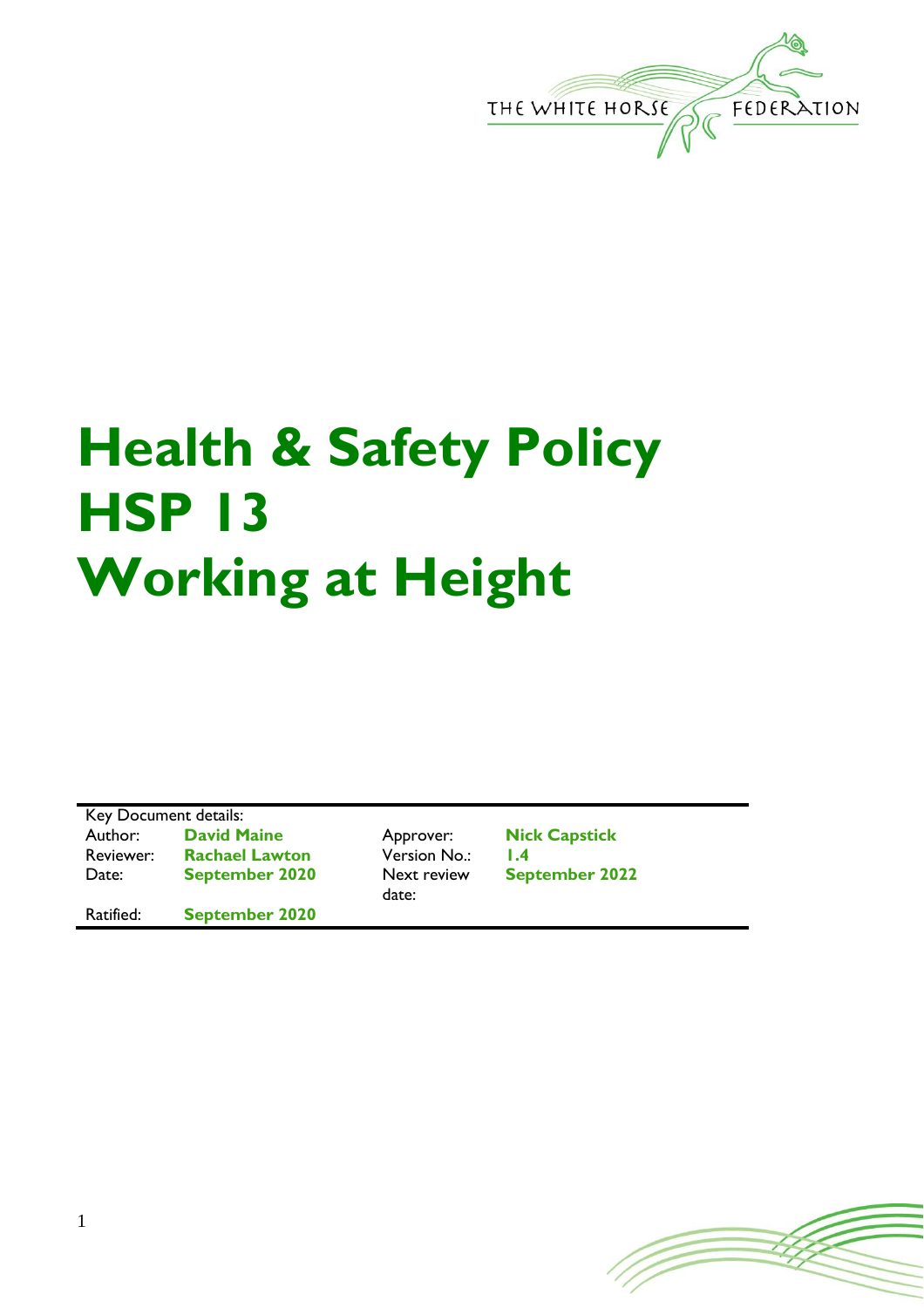

(T

| <b>Title:</b>       | HSP13 – Working at Height                                                                                                                                                                                        |  |
|---------------------|------------------------------------------------------------------------------------------------------------------------------------------------------------------------------------------------------------------|--|
| Author(s):          | David Maine                                                                                                                                                                                                      |  |
| Date:               | September 2020                                                                                                                                                                                                   |  |
| <b>Review date:</b> | September 2022                                                                                                                                                                                                   |  |
| <b>Application:</b> | This policy applies equally to all The White Horse Federation (TWHF) employees<br>including agency or casual staff, and to all premises where TWHF is either the 'employer'<br>or is in control of the premises. |  |

| <b>Definitions</b>    | For the purpose of this policy, the following definitions apply;                               |                                                                                                                                                                                                                                                                                                                                                                                                                                                                                                                                                                                                                                                                                                                                                                                                                                                               |  |  |
|-----------------------|------------------------------------------------------------------------------------------------|---------------------------------------------------------------------------------------------------------------------------------------------------------------------------------------------------------------------------------------------------------------------------------------------------------------------------------------------------------------------------------------------------------------------------------------------------------------------------------------------------------------------------------------------------------------------------------------------------------------------------------------------------------------------------------------------------------------------------------------------------------------------------------------------------------------------------------------------------------------|--|--|
|                       | A place is 'at height' if a person could be injured falling from it while<br>Work at Height    |                                                                                                                                                                                                                                                                                                                                                                                                                                                                                                                                                                                                                                                                                                                                                                                                                                                               |  |  |
|                       |                                                                                                | undertaking work activities, even if it is at or below ground level.                                                                                                                                                                                                                                                                                                                                                                                                                                                                                                                                                                                                                                                                                                                                                                                          |  |  |
| <b>Policy Aims</b>    | These arrangements will ensure:<br>$\bullet$<br>$\bullet$<br>safety;<br>$\bullet$<br>$\bullet$ | To ensure adequate arrangements are put in place to prevent anyone falling or objects<br>falling while undertaking work activities deemed to be at height.<br>all work at height is properly planned and organised;<br>all work at height takes account of weather conditions that could endanger health and<br>those involved in work at height are trained and competent;<br>the place where work at height is done is safe;                                                                                                                                                                                                                                                                                                                                                                                                                                |  |  |
|                       | $\bullet$                                                                                      | equipment for work at height is appropriately inspected;                                                                                                                                                                                                                                                                                                                                                                                                                                                                                                                                                                                                                                                                                                                                                                                                      |  |  |
|                       | $\bullet$                                                                                      | the risks from fragile surfaces are properly controlled and                                                                                                                                                                                                                                                                                                                                                                                                                                                                                                                                                                                                                                                                                                                                                                                                   |  |  |
|                       |                                                                                                | the risks from falling objects are properly controlled.                                                                                                                                                                                                                                                                                                                                                                                                                                                                                                                                                                                                                                                                                                                                                                                                       |  |  |
| <b>Policy</b>         | $\bullet$<br>with working at height.<br>$\bullet$<br>$\bullet$                                 | It is the policy of THWF to comply with the Work at Height Regulations 2005 (as<br>amended) to do all that is reasonably practicable to prevent anyone falling, where there is<br>a risk of a fall liable to cause personal injury.<br>In undertaking its duties with regards to Work at Height, TWHF will ensure that:<br>where working at height cannot be avoided, a suitable and sufficient risk assessment<br>must be undertaken by a competent person to identify the significant risks associated<br>adequate control measures must be implemented to reduce the risks associated with<br>identified hazards. All control measures must be communicated to the relevant<br>persons, implemented and monitored by managers.<br>adequate training is provided for employees who are expected to work at height, as<br>identified by the risk assessment. |  |  |
|                       | $\bullet$                                                                                      | work at height is properly planned, appropriately supervised, and carried out in as safe<br>a way as is reasonably practicable. The planning must include consideration of<br>emergency situations, rescues and weather conditions.                                                                                                                                                                                                                                                                                                                                                                                                                                                                                                                                                                                                                           |  |  |
| <b>Risk</b>           | causes of major injury.                                                                        | Falls from height remain the single biggest cause of workplace deaths and one of the main                                                                                                                                                                                                                                                                                                                                                                                                                                                                                                                                                                                                                                                                                                                                                                     |  |  |
| <b>Responsibility</b> |                                                                                                | This responsibility is discharged primarily at the line management/operational level.                                                                                                                                                                                                                                                                                                                                                                                                                                                                                                                                                                                                                                                                                                                                                                         |  |  |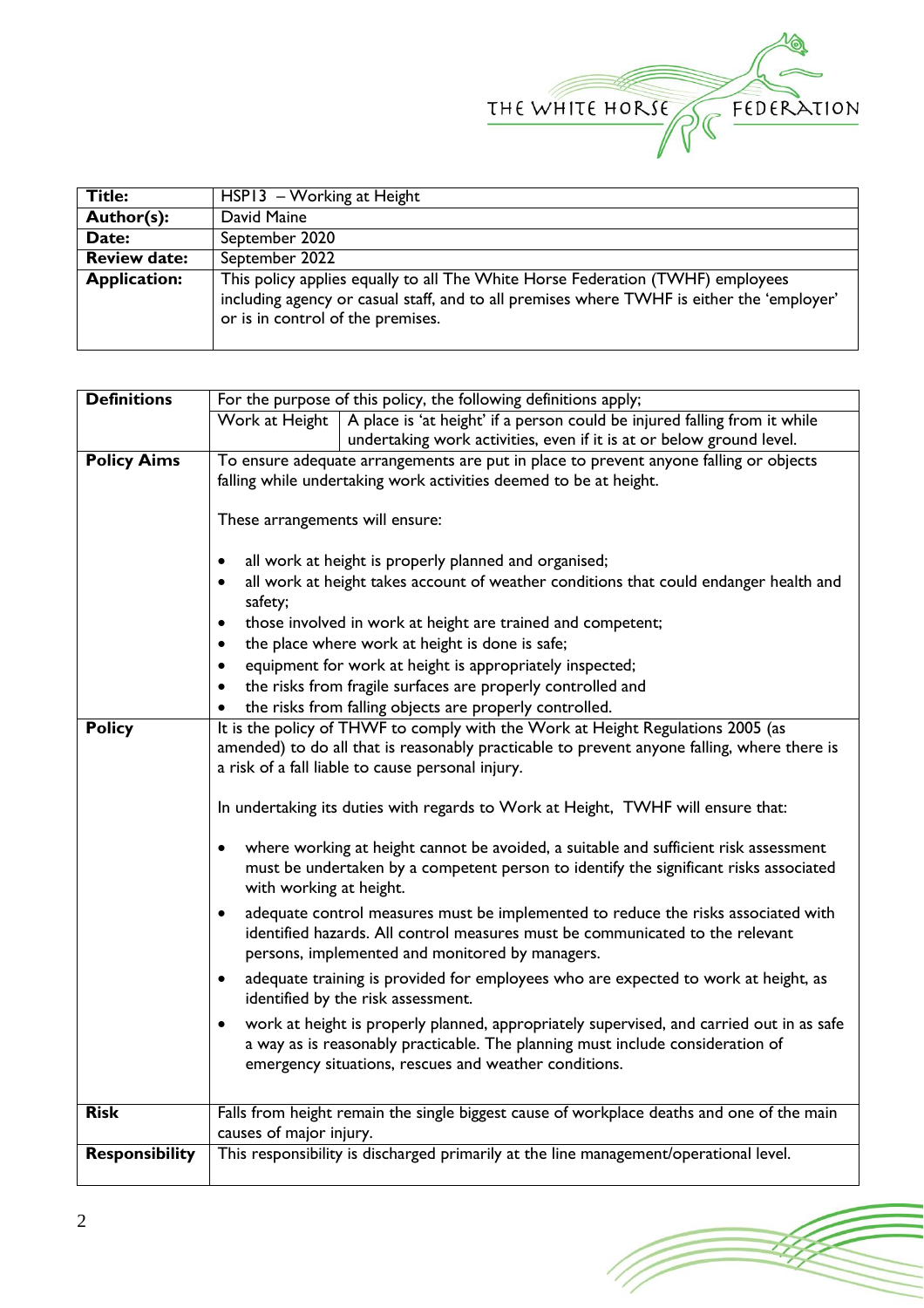

(Toponial)

|                         | <b>Roles &amp; Responsibilities</b>                                                                                                                                                                                                                                                                                                                                                                                                                                                                                                                                                                                                                                    |
|-------------------------|------------------------------------------------------------------------------------------------------------------------------------------------------------------------------------------------------------------------------------------------------------------------------------------------------------------------------------------------------------------------------------------------------------------------------------------------------------------------------------------------------------------------------------------------------------------------------------------------------------------------------------------------------------------------|
| $\overline{\mathsf{L}}$ | Roles and responsibilities are defined in HSP2 Organisation.                                                                                                                                                                                                                                                                                                                                                                                                                                                                                                                                                                                                           |
|                         | Any specific actions are detailed in the arrangements section below.                                                                                                                                                                                                                                                                                                                                                                                                                                                                                                                                                                                                   |
|                         | <b>Arrangements</b>                                                                                                                                                                                                                                                                                                                                                                                                                                                                                                                                                                                                                                                    |
| $\mathsf{I}$ .          | <b>Risk Assessment</b>                                                                                                                                                                                                                                                                                                                                                                                                                                                                                                                                                                                                                                                 |
|                         | If work at height cannot be avoided, then a risk assessment must be carried out for all such activities.<br>You do not have to do a work at height risk assessment for tasks that pose a very low or trivial risk,<br>such as using a kick stool to access shelves in an office. However, these activities must be included in<br>your general risk assessment. You must make sure equipment is well maintained, and that employees<br>are given appropriate information, instruction and training to make sure that they don't overload or<br>overreach.                                                                                                              |
|                         | Examples of what to consider in your work at height risk assessment include the:                                                                                                                                                                                                                                                                                                                                                                                                                                                                                                                                                                                       |
|                         | work activity;<br>$\bullet$<br>equipment to be used;<br>٠<br>duration of the work;<br>٠<br>location where the work is to take place, as there could be hazards, such as overhead power lines,<br>$\bullet$<br>open excavations, underground services or microwave transmitters etc.<br>working conditions, such as weather conditions and lighting;<br>$\bullet$<br>condition and stability of existing work surfaces;<br>$\bullet$<br>physical capabilities of those carrying out the work, for example, vertigo sufferers. This is also<br>$\bullet$<br>linked to whether they will be working alone, as they need to be medically fit and capable of doing<br>this. |
| $\overline{2}$ .        | <b>Planning</b>                                                                                                                                                                                                                                                                                                                                                                                                                                                                                                                                                                                                                                                        |
|                         | Any work at height needs to be planned and organised in advance of the activity. You must:                                                                                                                                                                                                                                                                                                                                                                                                                                                                                                                                                                             |
|                         | make sure that no task is done at height, if it is safe and reasonably practicable to do it without<br>$\bullet$<br>working at height;                                                                                                                                                                                                                                                                                                                                                                                                                                                                                                                                 |
|                         | take account of your risk assessment for the activity;<br>٠                                                                                                                                                                                                                                                                                                                                                                                                                                                                                                                                                                                                            |
|                         | make sure that the work is: - properly planned, including the selection of equipment, carried out in<br>٠<br>as safe a way as is reasonably practicable, and appropriately supervised. For example, the use of fall<br>arrest equipment will require a higher level of supervision;                                                                                                                                                                                                                                                                                                                                                                                    |
|                         | plan for emergencies and rescue. For example, if a person falls while using a fall arrest system, how<br>$\bullet$<br>will they be rescued?                                                                                                                                                                                                                                                                                                                                                                                                                                                                                                                            |
|                         | take account of the weather conditions. You must postpone tasks if weather conditions endanger<br>٠<br>health and safety. This could be due to high winds or where low temperatures or rain make<br>surfaces slippery.                                                                                                                                                                                                                                                                                                                                                                                                                                                 |
|                         | If the activity is not high risk and occurs regularly, think about developing a standard safe system of<br>work or procedure, rather than creating a formal plan each time the task is carried out.                                                                                                                                                                                                                                                                                                                                                                                                                                                                    |
| 3.                      | Hierarchy of Controls for Work at Height                                                                                                                                                                                                                                                                                                                                                                                                                                                                                                                                                                                                                               |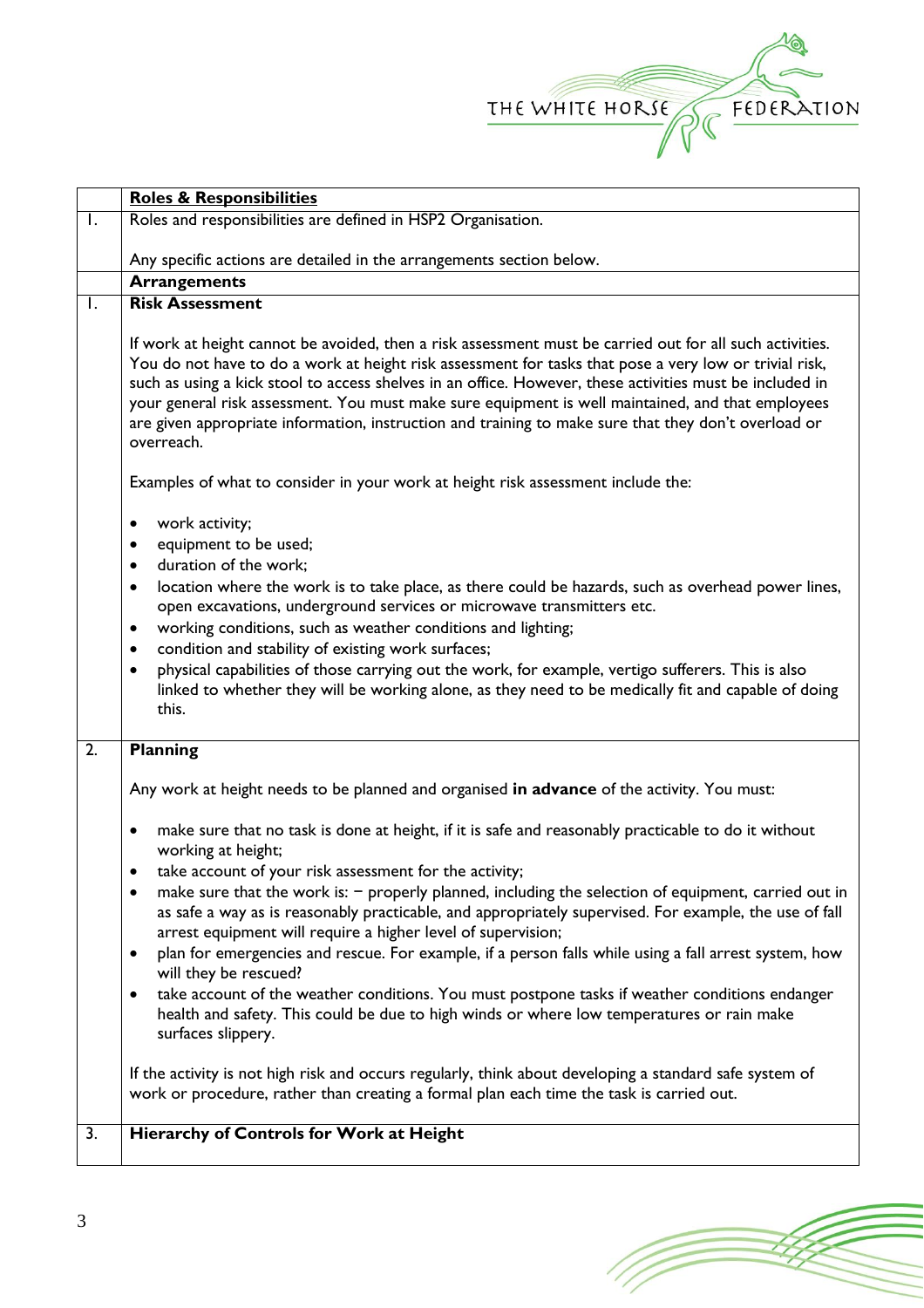

|                  | A simple hierarchy for managing the risks and selecting equipment for work at height is given in the<br>Work at Height Regulations 2005. This is:                                                                                                                                                                                                                       |
|------------------|-------------------------------------------------------------------------------------------------------------------------------------------------------------------------------------------------------------------------------------------------------------------------------------------------------------------------------------------------------------------------|
|                  | I. Avoid work at height where you can<br>Is it reasonably practicable to do the work safely from the ground?                                                                                                                                                                                                                                                            |
|                  | 2. Prevent falls<br>Use work equipment or other measures to prevent falls, where you cannot avoid working at<br>height.                                                                                                                                                                                                                                                 |
|                  | 3. Minimise injuries<br>Where you cannot eliminate the risk of a fall, use work equipment or other measures to<br>minimise the distance and consequences of a fall should one happen.                                                                                                                                                                                   |
|                  | This must be followed systematically. Only consider the next level when it has been checked that the<br>previous one isn't reasonably practicable. So it is not acceptable to select work equipment from lower<br>down the hierarchy, for example, personal fall arrest such as harnesses, without considering whether<br>the work at height can be avoided altogether. |
|                  | This hierarchy is the key part of the risk assessment process, and will help you decide what is<br>reasonably practicable for the task. It does not specify the equipment needed; it is up to the assessor to<br>decide.                                                                                                                                                |
|                  | It is not necessary to implement all parts of the hierarchy if the risks are adequately controlled by one<br>part. For example, if a fully boarded and guarded scaffold platform was being used, employees wouldn't<br>be expected to also wear personal fall arrest equipment.                                                                                         |
|                  |                                                                                                                                                                                                                                                                                                                                                                         |
| 4.               | Weather                                                                                                                                                                                                                                                                                                                                                                 |
|                  | Where weather conditions are such that it presents further hazards endangering health and safety, all<br>work at height activities should be postponed until weather conditions improve. For example, this<br>could be due to high winds or where low temperatures or rain make surfaces slippery.                                                                      |
| $\overline{5}$ . | <b>Training</b>                                                                                                                                                                                                                                                                                                                                                         |
|                  | TWHF will ensure that it's staff:                                                                                                                                                                                                                                                                                                                                       |
|                  | involved in work at height, or supervising work at height receive suitable information, instruction<br>$\bullet$                                                                                                                                                                                                                                                        |
|                  | and training.<br>who supervise personnel using access equipment shall be trained and competent to do so.<br>٠<br>who use ladders; stepladders, podiums, scaffolds and other access equipment are trained to do so.<br>٠<br>know their limitations and when to seek expert advice.<br>٠                                                                                  |
| 6.               | <b>Selecting Equipment</b>                                                                                                                                                                                                                                                                                                                                              |
|                  | A work at height risk assessment will help you to select the right work equipment for your task. You<br>must consider following the hierarchy for selecting work equipment:                                                                                                                                                                                             |

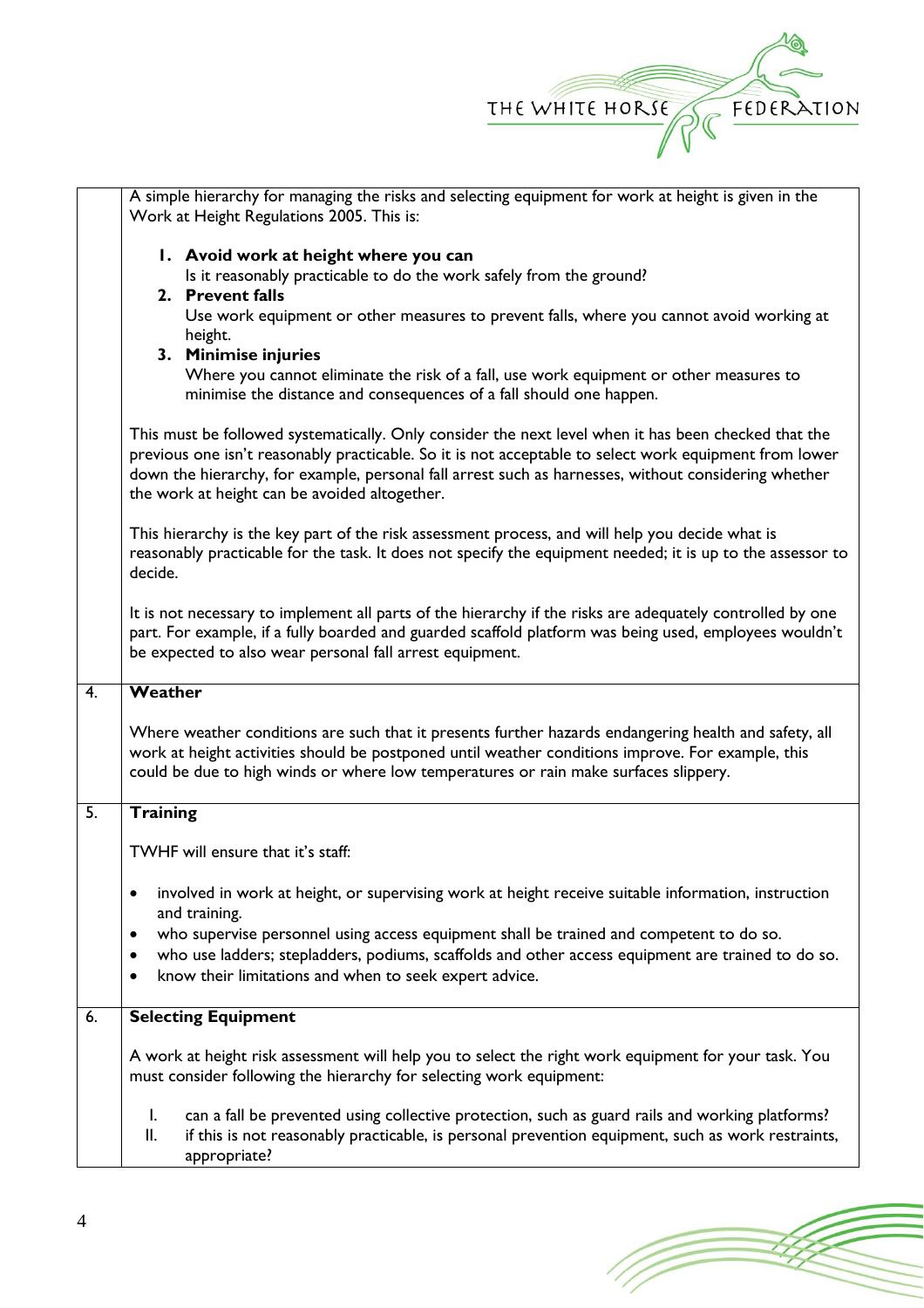

|                  | otherwise, can you minimise the risk with collective equipment, such as nets, bean bags or air<br>III.<br>bags? If this is not reasonably practicable,                                                                                                                                                                                                                                                    |  |  |  |
|------------------|-----------------------------------------------------------------------------------------------------------------------------------------------------------------------------------------------------------------------------------------------------------------------------------------------------------------------------------------------------------------------------------------------------------|--|--|--|
|                  | IV.<br>look at minimising the risk with personal equipment, such as fall arrest and rope access.                                                                                                                                                                                                                                                                                                          |  |  |  |
|                  | Collective measures, such as scaffolding, edge protection and mobile elevated work platforms<br>(MEWPs), protect more than one person at any one time, and are usually passive measures. This is<br>because they do not require specific action by the user to work properly. Collective protection<br>equipment should be considered before anything else. This is the top of the hierarchy of controls. |  |  |  |
|                  | Personal control measures, such as fall arrest and work positioning harnesses, rely upon personal<br>protective equipment, and only protect the user. They are usually active measures because the user has<br>to do something for the equipment to work, for example, clipping on an anchorage point.                                                                                                    |  |  |  |
| $\overline{7}$ . | <b>Inspections</b>                                                                                                                                                                                                                                                                                                                                                                                        |  |  |  |
|                  | The Work at Height Regulations define inspection as such visual or more rigorous inspection by a<br>competent person, as is appropriate for safety purposes, including any testing appropriate for those<br>purposes.                                                                                                                                                                                     |  |  |  |
|                  | This is a more formal process than doing 'checks', which may be just a visual examination of equipment<br>before it's used.                                                                                                                                                                                                                                                                               |  |  |  |
|                  | Inspections should be carried out to fulfil not only the statutory requirements of the Work at Height<br>Regulations, but also, the Provision and Use of Work Equipment Regulations (PUWER) and the Lifting<br>Operations and Lifting Equipment Regulations (LOLER).                                                                                                                                      |  |  |  |
|                  | Inspections must be carried out on:                                                                                                                                                                                                                                                                                                                                                                       |  |  |  |
|                  | scaffolding<br>$\bullet$<br>working platforms<br>٠<br>collective fall arrest systems, such as nets and air bags<br>$\bullet$<br>personal fall protection systems, such as work restraints, work positioning, fall arrest and rope<br>$\bullet$<br>access<br>ladders and stepladders.<br>$\bullet$                                                                                                         |  |  |  |
|                  | They must be done:                                                                                                                                                                                                                                                                                                                                                                                        |  |  |  |
|                  | each time the equipment is assembled or installed, or after both, if its safety depends on how this is<br>٠<br>done                                                                                                                                                                                                                                                                                       |  |  |  |
|                  | at intervals so that any deterioration can be detected and remedied in good time.<br>$\bullet$                                                                                                                                                                                                                                                                                                            |  |  |  |
|                  | Systems must be put in place to make sure that these inspections are carried out and recorded.                                                                                                                                                                                                                                                                                                            |  |  |  |
|                  | It should be ensured that any equipment supplied by a third party is:                                                                                                                                                                                                                                                                                                                                     |  |  |  |
|                  | marked or tagged with an inspection date, or<br>٠<br>has the inspection report with it, showing that the last inspection required by the regulations has<br>$\bullet$<br>been carried out. This must be clear to everybody involved, and must be checked before the<br>equipment is used.                                                                                                                 |  |  |  |

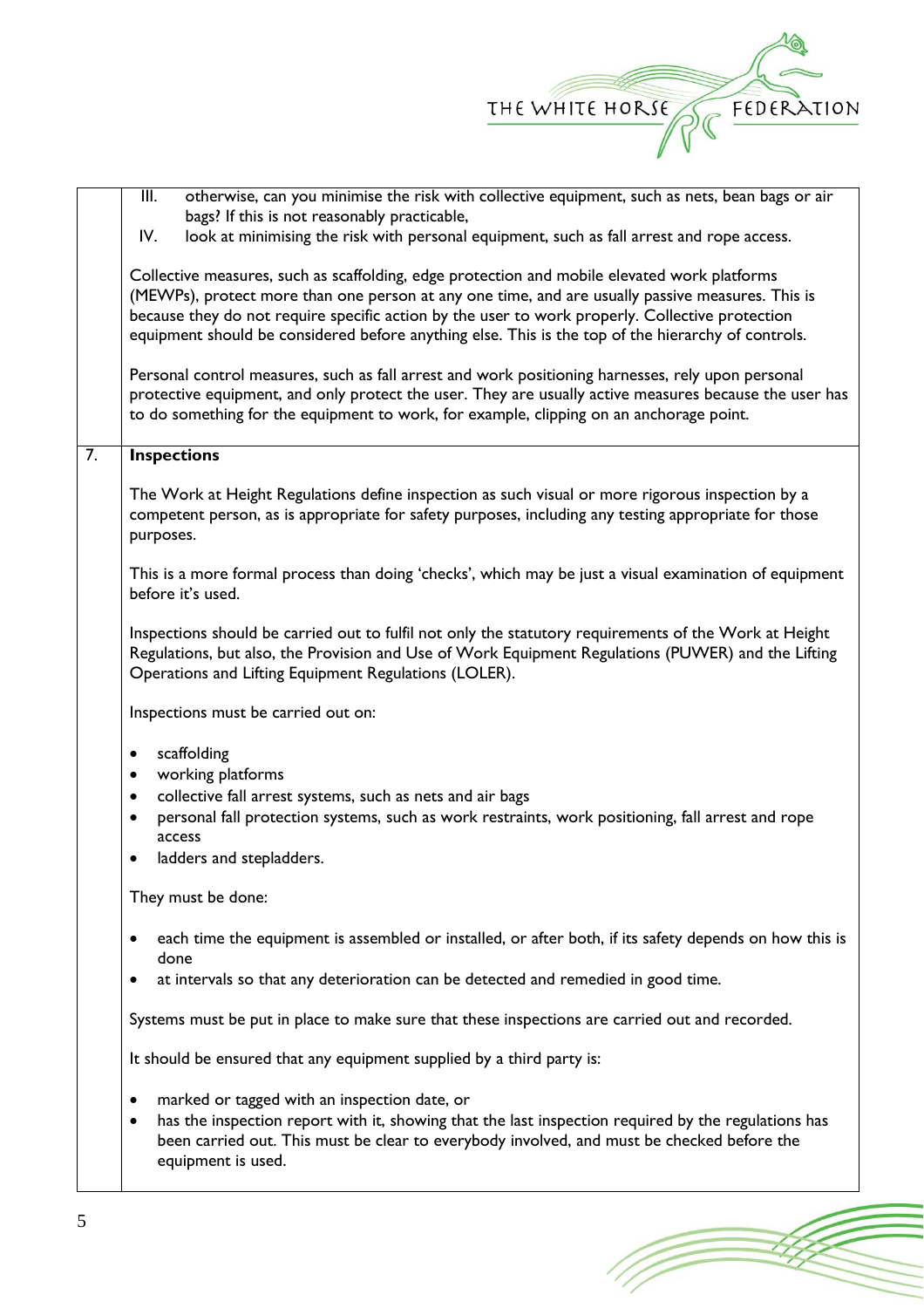

(Toponial)

|     | The inspection requirements for scaffolding and other working platforms used for construction work                                                                                                                                                                 |  |  |  |  |
|-----|--------------------------------------------------------------------------------------------------------------------------------------------------------------------------------------------------------------------------------------------------------------------|--|--|--|--|
|     | are still in place. This means that:                                                                                                                                                                                                                               |  |  |  |  |
|     |                                                                                                                                                                                                                                                                    |  |  |  |  |
|     | they must be inspected before first use, and then at least not more than every seven days<br>٠<br>an inspection report must be prepared, and kept on site until the work is completed, and                                                                         |  |  |  |  |
|     |                                                                                                                                                                                                                                                                    |  |  |  |  |
|     | all site copies of the inspection reports must be kept for another three months afterwards.                                                                                                                                                                        |  |  |  |  |
|     | All other inspection records must be kept until the next one has been carried out.                                                                                                                                                                                 |  |  |  |  |
| 8.  | <b>Fragile Surfaces</b>                                                                                                                                                                                                                                            |  |  |  |  |
|     | Where work on or near fragile surfaces cannot be avoided then all reasonably practicable control<br>measures will be implemented to mitigate the possibility of falls of people or objects. The control<br>measures must include:-                                 |  |  |  |  |
|     | The selection and use of suitable platforms, coverings, guard rails to minimise the risk of falls or<br>$\bullet$<br>falling objects.                                                                                                                              |  |  |  |  |
|     | Where there is a residual risk remaining then minimise the distance and effect of a fall.<br>٠                                                                                                                                                                     |  |  |  |  |
|     | Implement the use of suitable and sufficient barriers, warning notices and signage to clearly indicate<br>$\bullet$<br>and warn others of the danger zone.                                                                                                         |  |  |  |  |
|     | Access and egress should be restricted to authorised persons only and using the appropriate<br>٠<br>Personal Protective Equipment (PPE) at all times.                                                                                                              |  |  |  |  |
|     | Remember that roof spaces, roof coverings and skylights are often fragile surfaces.                                                                                                                                                                                |  |  |  |  |
| 9.  | <b>Falling Objects</b>                                                                                                                                                                                                                                             |  |  |  |  |
|     | If there are risks from falling objects, they must be properly controlled. This includes making sure that<br>nothing is:                                                                                                                                           |  |  |  |  |
|     | thrown or tipped from height if it is likely to injure anyone<br>٠                                                                                                                                                                                                 |  |  |  |  |
|     | stored in such a way that its movement is likely to injure anyone.<br>٠                                                                                                                                                                                            |  |  |  |  |
|     | Minimise the risk of falling materials by:                                                                                                                                                                                                                         |  |  |  |  |
|     | keeping working platforms clear of loose materials<br>٠                                                                                                                                                                                                            |  |  |  |  |
|     | providing toe boards, solid barriers or brick guards at open edges<br>٠                                                                                                                                                                                            |  |  |  |  |
|     | providing debris nets, fans or covered walkways, as appropriate, when scaffolding is put up in a<br>٠<br>public space.                                                                                                                                             |  |  |  |  |
|     | Where material needs to be dropped or removed from a platform, choose the most suitable method                                                                                                                                                                     |  |  |  |  |
|     | when planning for the work. This should make sure it can be done in a prepared and controlled way.<br>An example of this would be specifying and using a chute into a receiving area that is clearly marked<br>with warning signs, and secured to keep people out. |  |  |  |  |
|     | If your workplace contains an area where there is a risk of someone being struck by a falling object or<br>person, you must make sure it is clearly marked, and unauthorised people cannot access it.                                                              |  |  |  |  |
| 10. | <b>Contractors</b>                                                                                                                                                                                                                                                 |  |  |  |  |
|     |                                                                                                                                                                                                                                                                    |  |  |  |  |